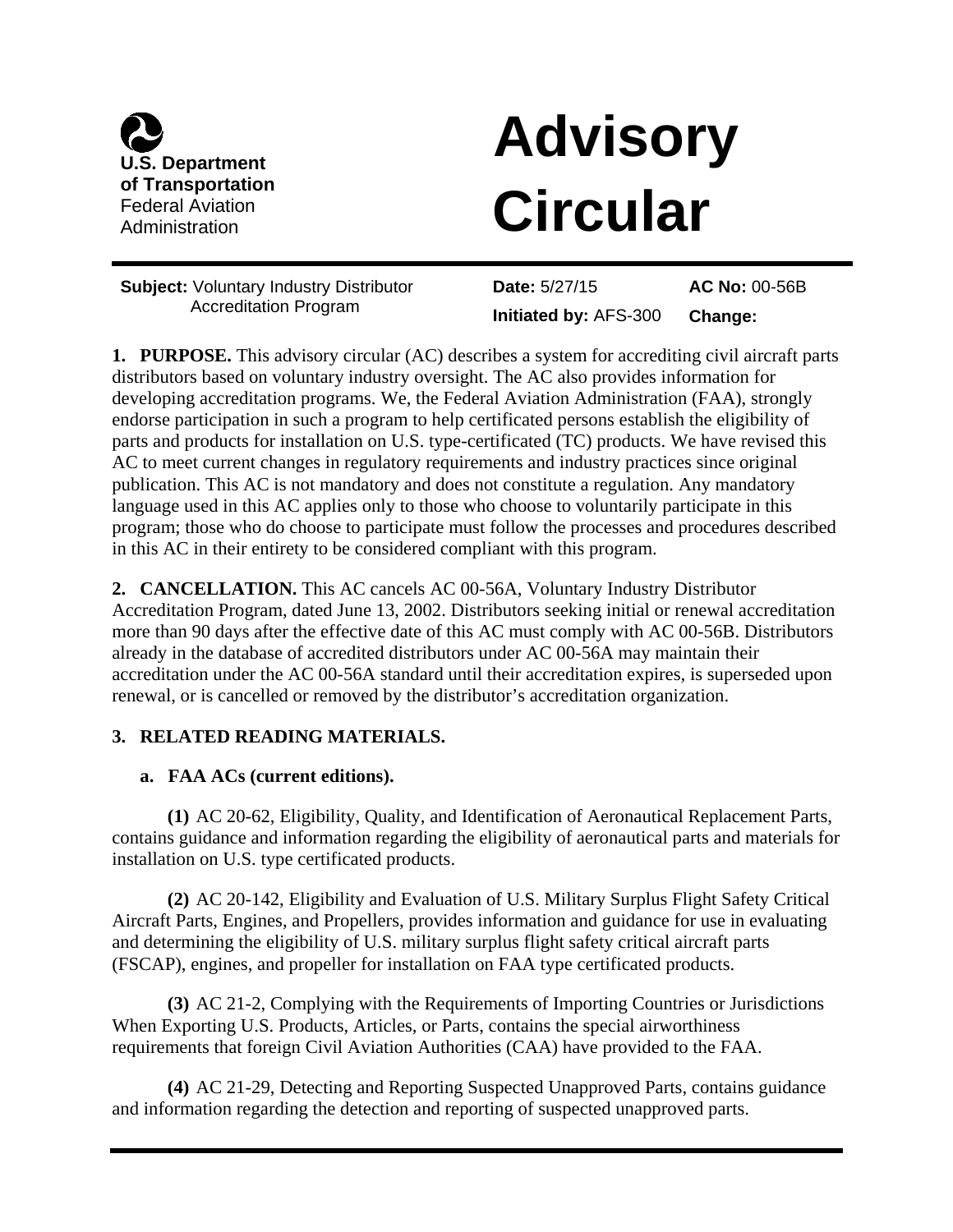**(5)** AC 21-43, Production Under 14 CFR Part 21, Subparts F, G, K, and O, provides information for Production Approval Holders (PAH) under Title 14 Code of Federal Regulations (14 CFR) part 21, Certification Procedures for Products, Articles, and Parts.

**(6)** AC 21-45, Commercial Parts, explains how you can use the provision in 14 CFR part 21, §§ 21.1(b)(3), 21.8, 21.9(a)(4), and 21.50(c), for commercial parts.

**(7)** AC 21-46, Technical Standard Order Program, contains guidance and information on the Technical Standard Order (TSO) process for manufacturers producing articles and appliances under a TSO Authorization (TSOA).

**(8)** AC 21.303-4, Application for Parts Manufacturer Approval Via Tests and Computations or Identicality, contains guidance and information to applicants for Parts Manufacturer Approval (PMA) of articles.

**(9)** AC 43-9, Maintenance Records, provides information regarding maintenance record requirements under 14 CFR parts 43 and 91, §§ 43.9, 43.11, and 91.417, and the related responsibilities of owners, operators, and persons performing maintenance, preventive maintenance, and alterations on U.S. type certificated products and their component parts.

## **b. FAA Orders (current editions).**

**(1)** FAA Order 8110.42, Parts Manufacturer Approval Procedures, contains guidance and information on how to obtain parts manufacturer approval.

**(2)** FAA Order 8130.21, Procedures for Completion and Use of the Authorized Release Certificate, FAA Form 8130-3, Airworthiness Approval Tag, contains guidance and information on the proper completion of Form 8130-3.

**(3)** FAA Order 8120.22, Production Approval Procedures, contains guidance and information on how to obtain production approval for products, articles, and parts.

#### **NOTE: Copies of ACs and FAA Orders may also be available through the FAA's Regulatory and Guidance Library (RGL), http://rgl.faa.gov/.**

**4. DEFINITIONS.** In this AC, the following definitions apply:

**a. Accreditation Organization.** An organization that audits the quality system of a distributor to determine if the system conforms to a standard recognized by us. The accreditation organization must meet the rules and requirements established by the quality system standard organization that maintains such a standard.

**b. Distributor.** Any person selling or transferring parts for installation in appliances or type certificated aircraft, aircraft engines, or propellers.

**c. Distributor Accreditation.** Recognition by an accreditation organization that a distributor's quality system complies with the requirements of an acceptable quality system standard referenced in paragraph 7 of this AC.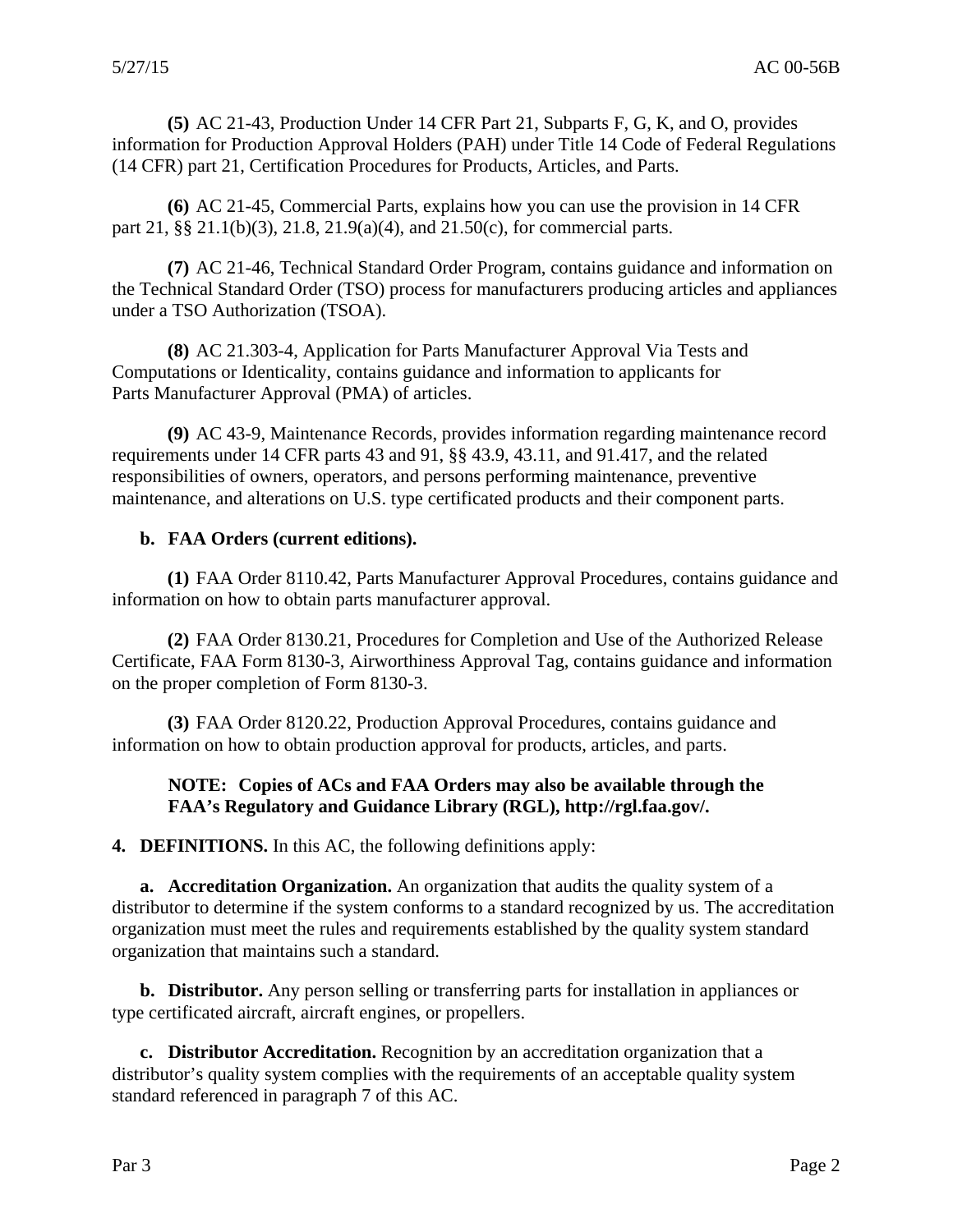**d. Quality System.** A network of administrative processes and procedures whose purpose is to protect aircraft parts from damage or degradation, to preserve documentation associated with those parts, and to satisfy customers that purchase or obtain those parts. A distributor's quality system should ensure that the parts sold by the distributor satisfy the requirements found in Appendix 1 of this AC.

**e. Quality System Standards.** Criteria developed by various organizations that ensure the distributor's quality system provides an acceptable level of control as delineated in this AC.

**f. Quality System Standard Organization.** An organization that has developed a quality system standard which the FAA has reviewed and accepted. You can find a list of quality system standard organizations and applicable standards in paragraph 7, Acceptable Quality System Standards.

**g. Self-Evaluation.** A process that a distributor applies to the distributor's quality system to evaluate compliance with the applicable quality system standard, and with the distributor's quality system.

**h. Traceability.** Tracking parts, processes, and materials to a source. For an accredited distributor, traceability must meet the minimum standards found in the documentation matrix in Appendix 1.

## **5. BACKGROUND.**

**a. Task Force.** In 1993, our Associate Administrator for Regulation and Certification (AVR) strongly endorsed voluntary industry oversight of distributors of civil aircraft parts, rather than mandate Federal regulation of those entities. Industry created a task force, comprised of representatives from the FAA Aircraft Maintenance Division (AFS-300); Production and Airworthiness Division (AIR-200); Aerospace Industries Association (AIA); Aeronautical Repair Station Association (ARSA); Air Transport Association of America (ATA); Aircraft Electronics Association (AEA); Air Line Pilots Association International (ALPA); Aviation Suppliers Association (ASA); Aviation Distributors and Manufacturers Association (ADMA); Experimental Aircraft Association (EAA); General Aviation Manufacturer's Association (GAMA); National Air Transportation Association (NATA); National Business Aircraft Association (NBAA); and the International Association of Machinists and Aerospace Workers (IAMAW). The task force prepared a draft AC about industry oversight of distributors. In 1996, we published AC 00-56, Voluntary Industry Distributor Accreditation Program, which formally established third-party accreditation of distributors. We developed this program to give aircraft owners and operators a readily available source of materials and parts, where they could determine acceptability without adding economic burden or expending limited FAA resources.

**b. Quality System Standard.** Several different quality system standards have been recognized by the FAA as acceptable standards that help to improve aviation safety by providing effective quality management for distributors. A distributor may develop a quality system that meets the requirements of one of these quality system standards (and that meets the requirements of this AC).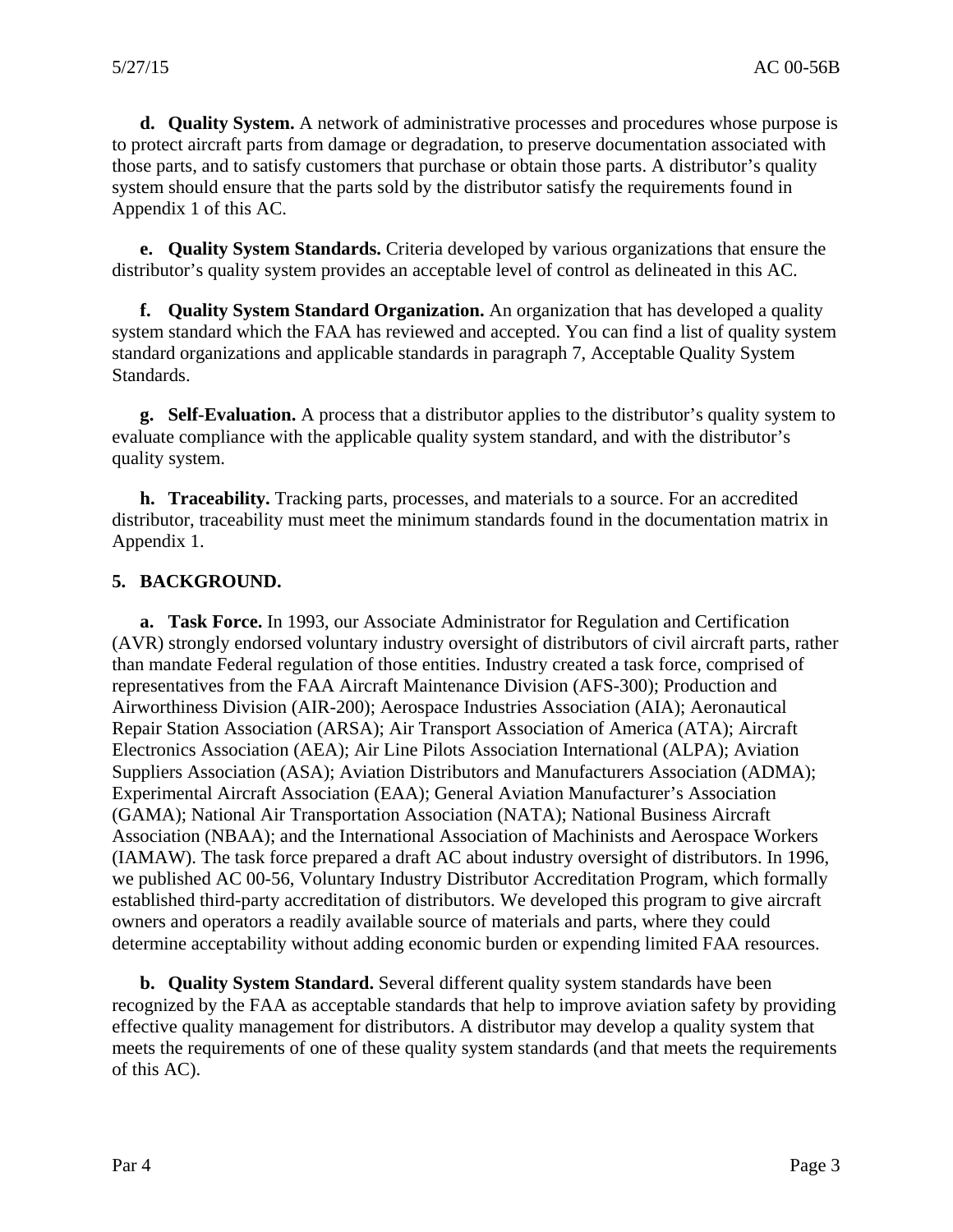**c. Quality Auditing.** The third-party accreditation program described in this AC uses an independent entity – not the distributor or purchaser – to audit the distributor's quality system. This independent entity – called an accreditation organization – may audit a participating distributor's quality system to assess compliance to the quality system standard and the requirements of this AC.

**d. Accredited Distributors.** Distributors are an important supply source for air agencies, commercial operators, and private aircraft owners and operators. We do not directly regulate distributors, but we do authorize accreditation organizations to accredit a distributor's quality system. This accreditation helps industry identify distributors who are known to convey assurances that:

- Parts are of the quality stated;
- Appropriate documentation is on file at the distributor's business; and
- The distributor can maintain a quality system that is acceptable to the FAA.

**e. Sound Safety Practices.** In evaluating a potential non-compliance with 14 CFR regulations, it is our policy to consider the use of sound safety practices. We consider obtaining parts through accredited distributors is a sound safety practice. If a certificated customer uses an accredited distributor, and voluntarily reports any known potential violations of 14 CFR rules, we would recognize the fact that the certificate holder obtained the part from an accredited distributor as a mitigating circumstance in any subsequent administrative or enforcement action.

#### **6. QUALITY SYSTEM ELEMENTS.**

**a. Distributors' Quality System.** Distributors must use quality systems to ensure that parts documentation accurately reflects industry safety requirements. This documentation also helps installers confirm that the parts are acceptable for installation on type certificated products. An accreditation organization evaluates a distributor's quality system to ensure that the system satisfies each element of this AC, and also each element of the applicable quality standard. If the system satisfies each of the elements, then it is acceptable to the Administrator. Quality system standards that we have found acceptable for these purposes are listed in paragraph 7, Acceptable Quality System Standards.

**b. Minimum Acceptable Criteria.** The following elements are minimum acceptable criteria for an accredited distributor's quality system:

**(1)** Receiving inspection process that confirms products and articles are accompanied by documentation that shows the prior source of the product or article and satisfies at least one of the "Required on Receipt" requirements listed in Appendix 1, Documentation Matrix.

**(2)** A system for training the distributor's personnel to ensure that the distributor properly executes the quality system, including the elements of the quality system that fall within the trained person's responsibility and/or job function.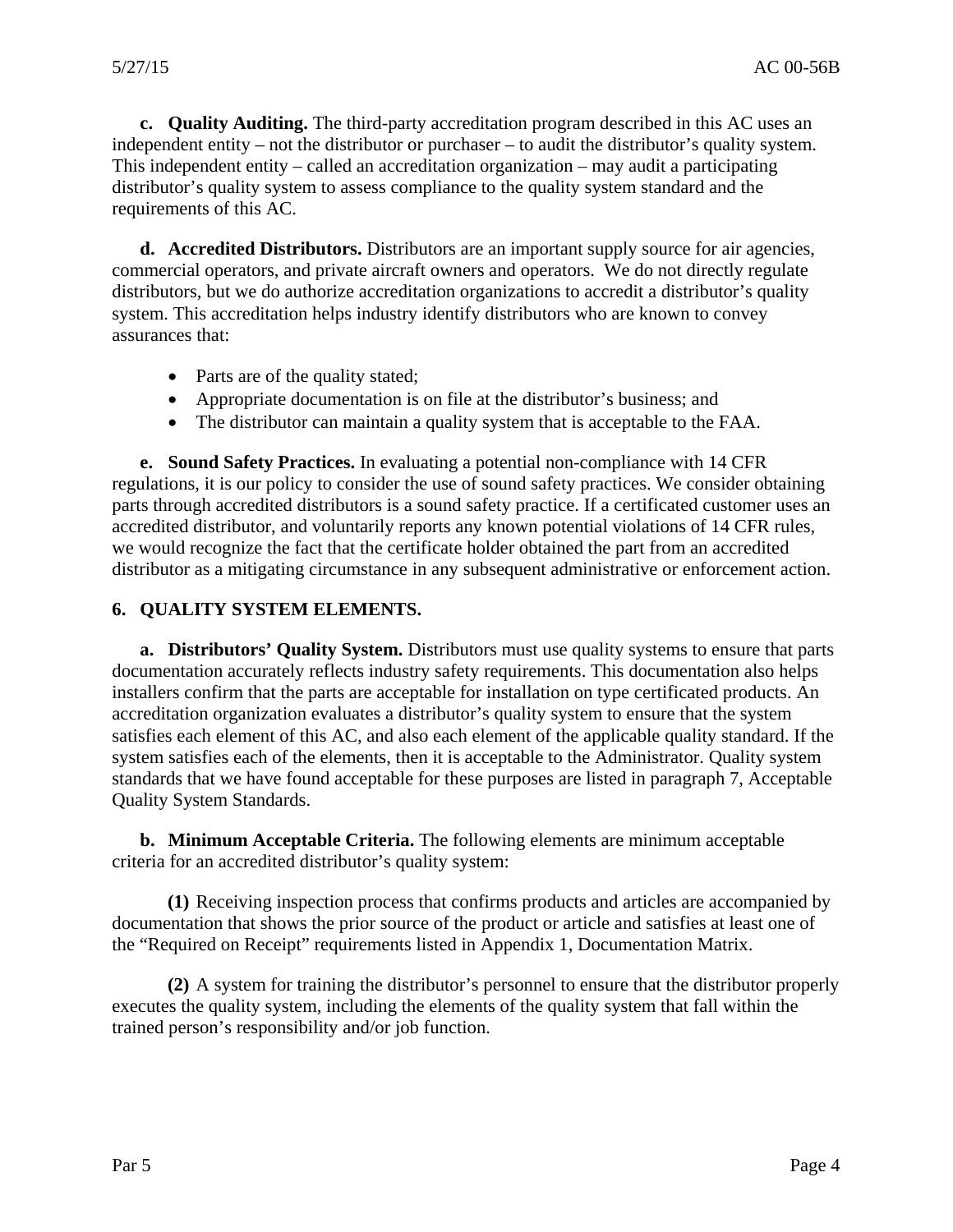**(3)** Administrative process that identifies and records the qualifications of employees authorized to make quality determinations, and assures that such employees are qualified and properly trained.

**(4)** A procedure for removing suspect or nonconforming material that is identified during receiving inspection (or later), and placing the removed material in a separate area until such suspicion or nonconformance can be properly resolved. The separate area may be physically segregated or it may be procedurally segregated, as long as the segregation is effective in preventing inadvertent sale or transfer of the suspect or nonconforming material prior to the identification of an appropriate disposition.

**(5)** A procedure for controlling measuring and/or test equipment when such equipment is required by the distributor's business model. The procedure should provide for appropriate storage, usage, and calibration of such equipment.

**(6)** A shelf-life control system that helps the distributor meet quality and technical criteria for each part that has a shelf life.

**(7)** A system for assuring that technical data is current and accessible, when such data is required by the distributor's business model.

**(8)** If inspection stamps are used, then a process or procedure for controlling inspection stamps, including stamp issuance, usage, reissuance, loss of, and accountability.

**(9)** Packaging control, so that the distributor adequately protects shipped parts from damage and deterioration.

**(10)** Preservation controls, such as environmental controls that help the distributor ensure that parts requiring special environments are identified and stored accordingly.

**(11)** A process to establish accountability in the event of duplicate approval tags or other traceability documents.

**(12)** When documentation is required to be duplicated to meet commercial requirements, a process for controlling the copies so as to prevent the misuse, or unintended use, of a copy. Examples of appropriate documentation include lot control, batch control, and remaining inventory control and verification.

**(13)** A process for maintaining documentation that should include:

- The documents originally received with the parts being sold and shipped;
- The documents shipped with the parts; and
- Any other documents establishing the condition and origin of parts received and shipped.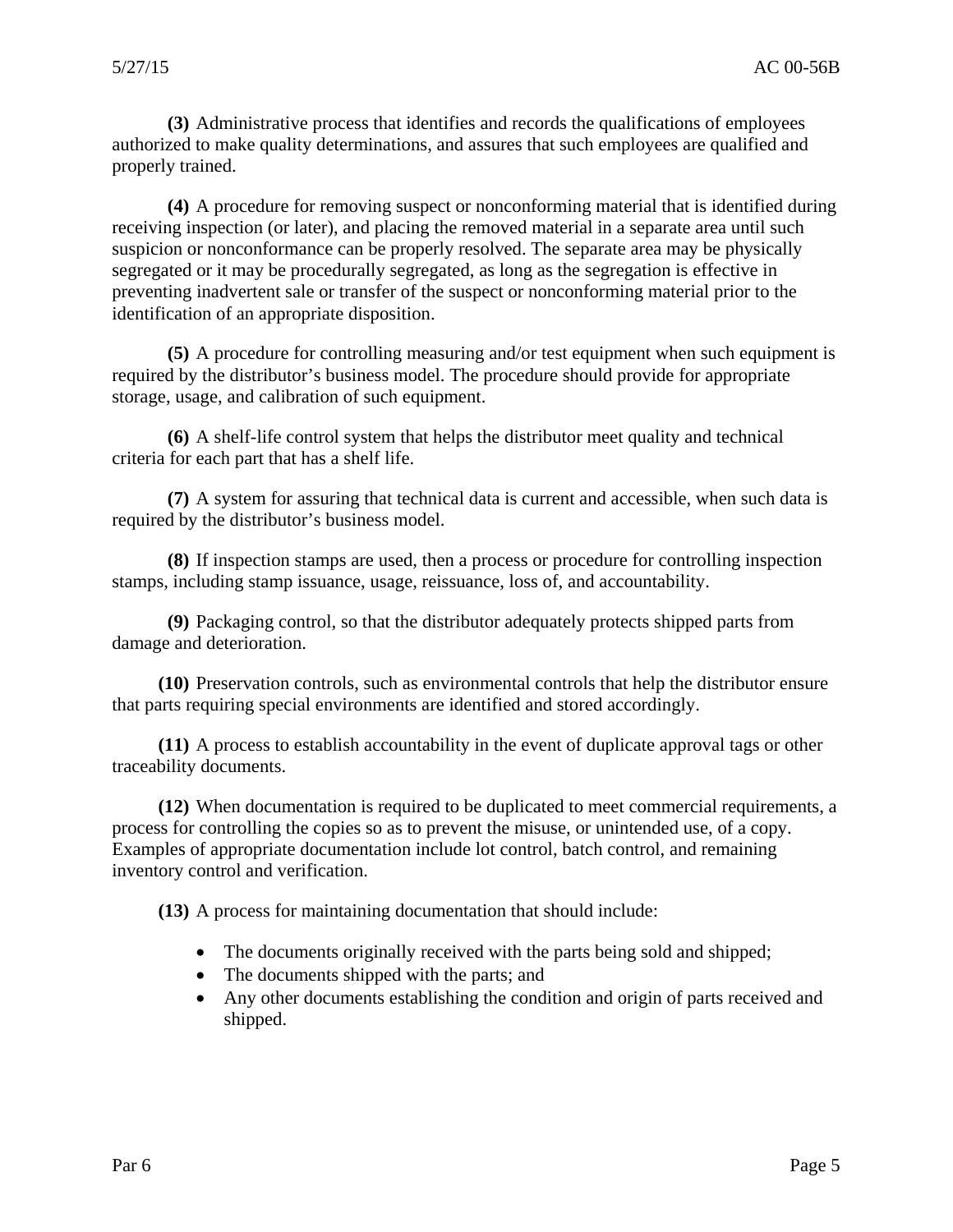**(14)** A process for monitoring the effectiveness of the distributor's quality system. This process should include a self-evaluation program that:

- Identifies distributor personnel responsible for self-evaluations;
- Specifies the frequency of audits;
- Identifies the applicable quality system standard;
- Defines adequate records the distributor must create to document the audit; and
- Describes a process for addressing corrective actions.

**(15)** A recall control system to ensure adequate circulation of recall notification for parts the distributor has shipped.

**(16)** A system for notifying the accreditation organization before the distributor significantly changes the distributor's quality system. The accreditation organization shall determine what changes are significant.

**(17)** A system for hazmat control and transport that meets Title 49 of the Code of Federal Regulations (49 CFR) requirements.

**(18)** A process or procedure for training purchasing and receiving personnel about the identification of counterfeit parts and suspected unapproved parts.

**7. ACCEPTABLE QUALITY SYSTEM STANDARDS.** The following organizations have quality system standards acceptable for distributors of civil aeronautical parts for installation in type certificated products.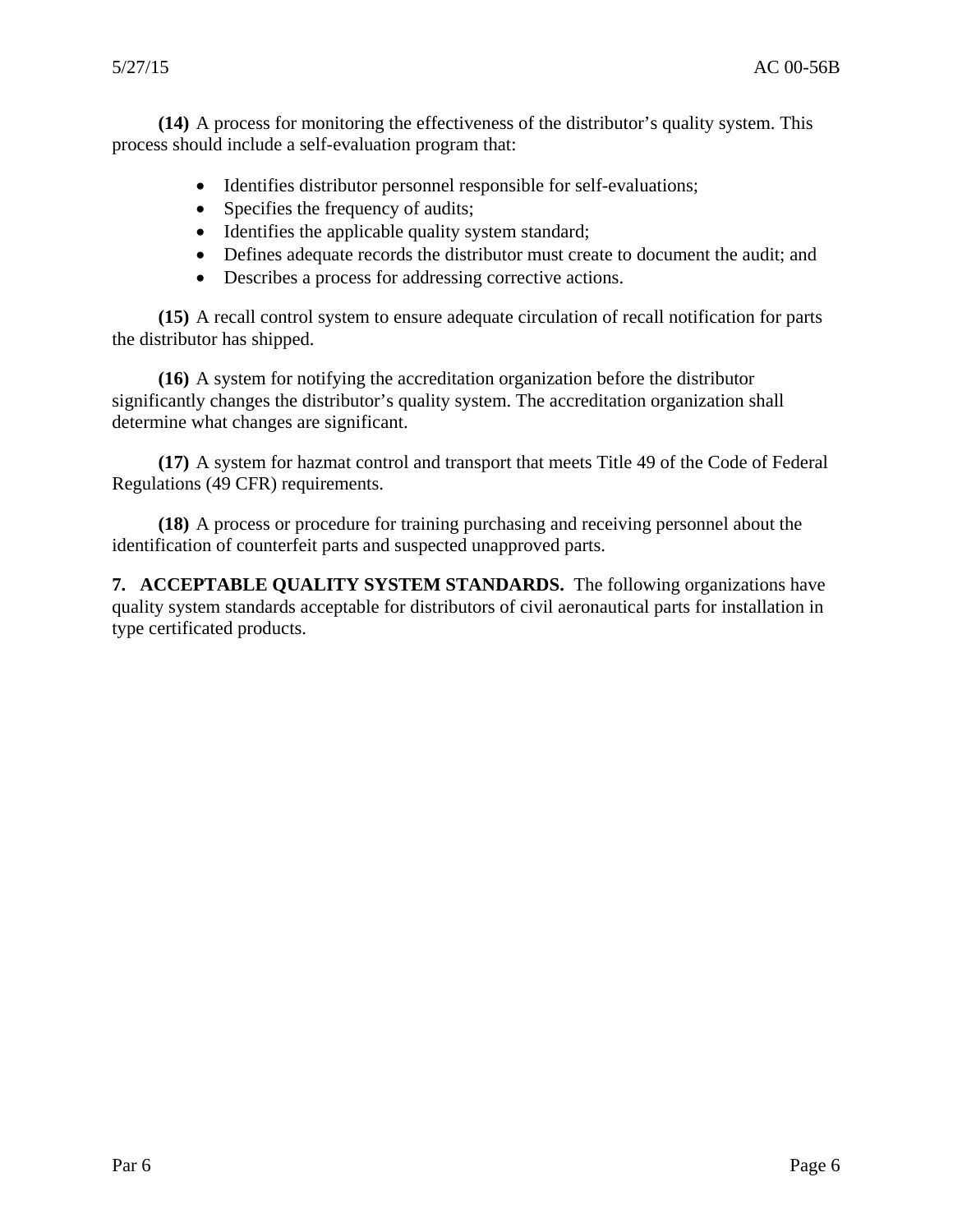## **TABLE 1. FAA ACCEPTABLE ORGANIZATIONS AND THEIR QUALITY SYSTEM STANDARDS**

| <b>Quality System</b><br><b>Standards</b><br>Organization     | Acceptable<br>Quality<br><b>System</b><br><b>Standard</b><br>(current<br>revision<br>required) | <b>Title</b>                                                          | <b>Accreditation Organization</b>                                                                                                                                                    |
|---------------------------------------------------------------|------------------------------------------------------------------------------------------------|-----------------------------------------------------------------------|--------------------------------------------------------------------------------------------------------------------------------------------------------------------------------------|
| <b>Aviation Suppliers</b><br>Association<br>(ASA)             | $ASA-100$                                                                                      | <b>Quality System</b><br>Standard                                     | List maintained by ASA<br>www.aviationsuppliers.org                                                                                                                                  |
| Transonic<br>Aviation<br>Consultants                          | <b>TAC-2000</b>                                                                                | Aeronautical<br>Parts Distributor<br>Quality<br>Assurance<br>Standard | List maintained by Transonic Aviation<br>Consultants<br>www.transonicaviation.com                                                                                                    |
| International<br>Organization for<br>Standardization<br>(ISO) | ISO-9001                                                                                       | Quality<br>Management<br>Systems<br>Requirements                      | Certification bodies accredited by<br><b>International Accreditation Forum (IAF)</b><br>accreditation body signatories<br>(www.iaf.nu)                                               |
| International<br><b>Aerospace Quality</b><br>Group (IAQG)     | AS9100,<br>AS9110, and<br>AS9120<br>(EN9100,<br>EN9110, and<br>EN9120)                         | Quality<br>Management<br>Systems                                      | List of organizations (certification<br>bodies) is maintained on IAQG Online<br>Aerospace Supplier Information System<br>(OASIS) database website<br>(www.sae.org/?PORTAL_CODE=IAQG) |

## **CAUTION: Quality organizations' contact information may change.**

# **8. ACCREDITATION ORGANIZATION RESPONSIBILITIES.**

**a. Operating Procedures.** Accreditation organizations must have operating procedures adequately addressing all elements of an effective accreditation program. These elements should include:

- Audit review procedures;
- Auditor qualifications;
- Auditor training;
- Internal auditing;
- Issuance, withdrawal, or reinstatement of certificates;
- Internal document control; and
- Appeals.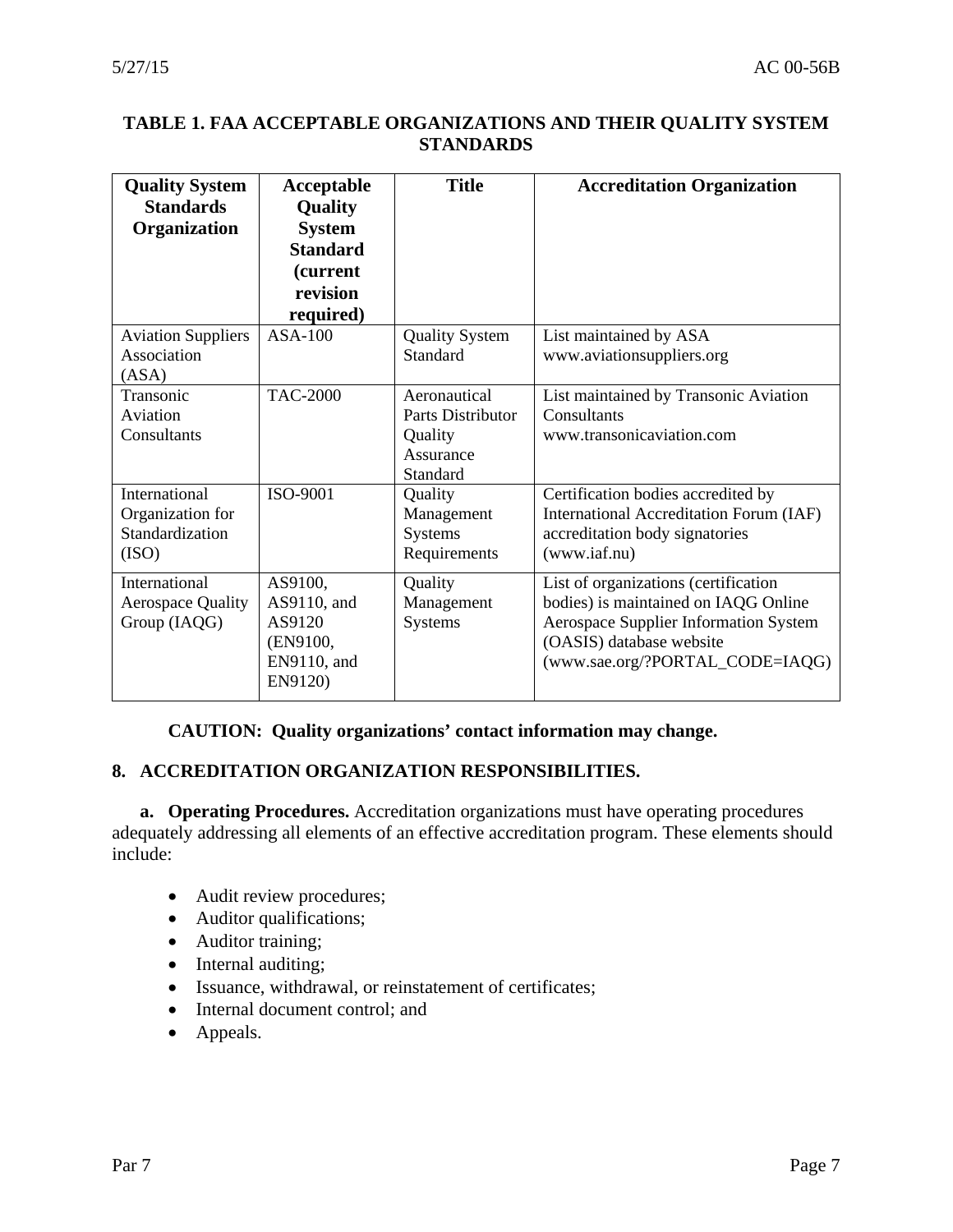**b. Audit Distributors.** Accreditation organizations must audit distributors to ensure compliance with respective quality system standards (see paragraph 7, Acceptable Quality System Standards) and all requirements in this AC. This audit should include a review of the manual to ensure that the manual adequately addresses the required elements, as well as an onsite audit of a distributor's facility to ensure effective implementation of the quality system.

**c. Monitoring Quality System Effectiveness.** Accreditation organizations must have a process to periodically monitor the effectiveness of the distributor's quality system.

**d. Auditor Qualifications.** Each auditor used by the accreditation organization should have at least one of the following qualifications:

**(1)** Certification as an ISO 9001 auditor by an internationally recognized organization.

**(2)** Training to the CASE 3A standard by the Coordinating Agencies for Supplier Evaluation (C.A.S.E.).

**(3)** Past professional experience as either a quality auditor for an air carrier, repair station, or air agency; or as a distributor accredited under this AC.

**(4)** Past work as an FAA aviation safety inspector (ASI) with auditing experience.

**(5)** Authentication as an AS9100 auditor (EN9100 in Europe), and listed on the Online Aerospace Supplier Information System (OASIS) database.

**(6)** Professional experience as a quality auditor auditing to this AC for an accreditation organization.

**e. Letter Certifying Compliance.** If the distributor complies with a selected quality system standard and with all elements of this AC, and further complies with the requirements of its contract with the accreditation organization, then the accreditation organization shall give the distributor a letter certifying compliance with both the selected quality system standard and all elements of this AC.

**f. Distributor Audit Requirements.** The accreditation organization must audit a distributor accredited by this AC. The accreditation organization must conduct the audit – using the complete acceptable quality system standard chosen – at least once every 36 months. The organization must conduct at least one surveillance audit during the 36-month term for the distributor to continue to participate in the voluntary industry accreditation program. Any letter certifying compliance with the standards of this AC must become invalid no later than the third anniversary of the certification. This will not affect the letter's validity about any other certifications made. The initial audit and the surveillance audit must each be onsite of a distributor's facility to ensure effective implementation of the quality system.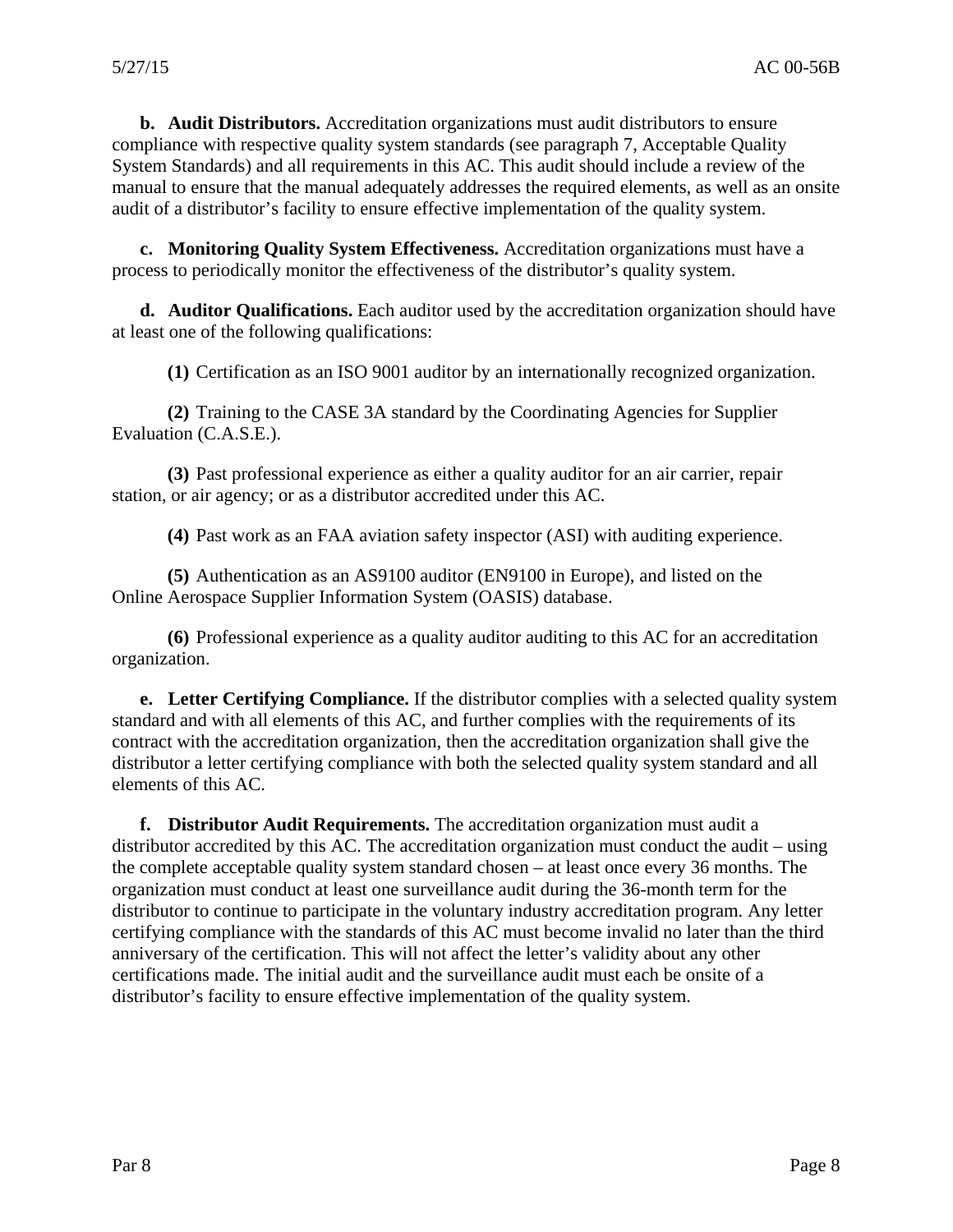**g. Withdrawal or Revocation.** If an accreditation organization withdraws or revokes an accreditation before the date of the compliance-certifying letter for any reason, the accreditation organization must send the database manager written notification within five business days of the withdrawal or revocation.

**h. Audit Records.** Accreditation organizations must let the FAA audit their records so the FAA can ensure compliance with this AC.

#### **9. ARRANGING AN AUDIT.**

**a. Contact an Accreditation Organization.** Distributors seeking accreditation should contact one of the accreditation organizations authorized to audit a distributor by one of the acceptable quality system standards listed in paragraph 7.

**b. Distributor's Self-Evaluation.** The distributor should conduct and document a self-evaluation of the distributor's quality system before arranging an audit with the accreditation organization.

**c. Audit by Accreditation Organization.** The distributor subsequently makes the necessary arrangements with the accreditation organization to audit the distributor's quality system by the appropriate quality standard, the guidelines in this AC, and additional elements described in the distributor's operating procedures manual.

**d. Distributor Costs.** The distributor bears all costs associated with the accreditation process.

#### **10. TYPICAL ACCREDITATION PROCEDURES.**

**a. Database Listing.** Accreditation becomes effective when the distributor is listed in the Voluntary Industry Distributor Accreditation Program database. The FAA has designated the Aviation Suppliers Association (ASA) as the database manager. The database is available at http://www.aviationsuppliers.org/FAA-AC-00-56B.

**b. Steps for Database Entry.** The distributor must take these steps before the database manager can add it to the database:

**(1)** Send a letter to the database manager certifying that the distributor has passed an audit by an accreditation organization. The distributor can send the letter by mail, any private or commercial interstate carrier, email, or other electronic means. (See Appendix 2 for a template of this letter.)

**(2)** Include with the letter a copy of the signed certification letter or certificate from the accreditation organization.

**(3)** Keep a copy of the registered certification letter on file until the next accreditation.

**(4)** Send their certification letter to the ASA. Distributors can get the ASA's contact information at http://www.aviationsuppliers.org.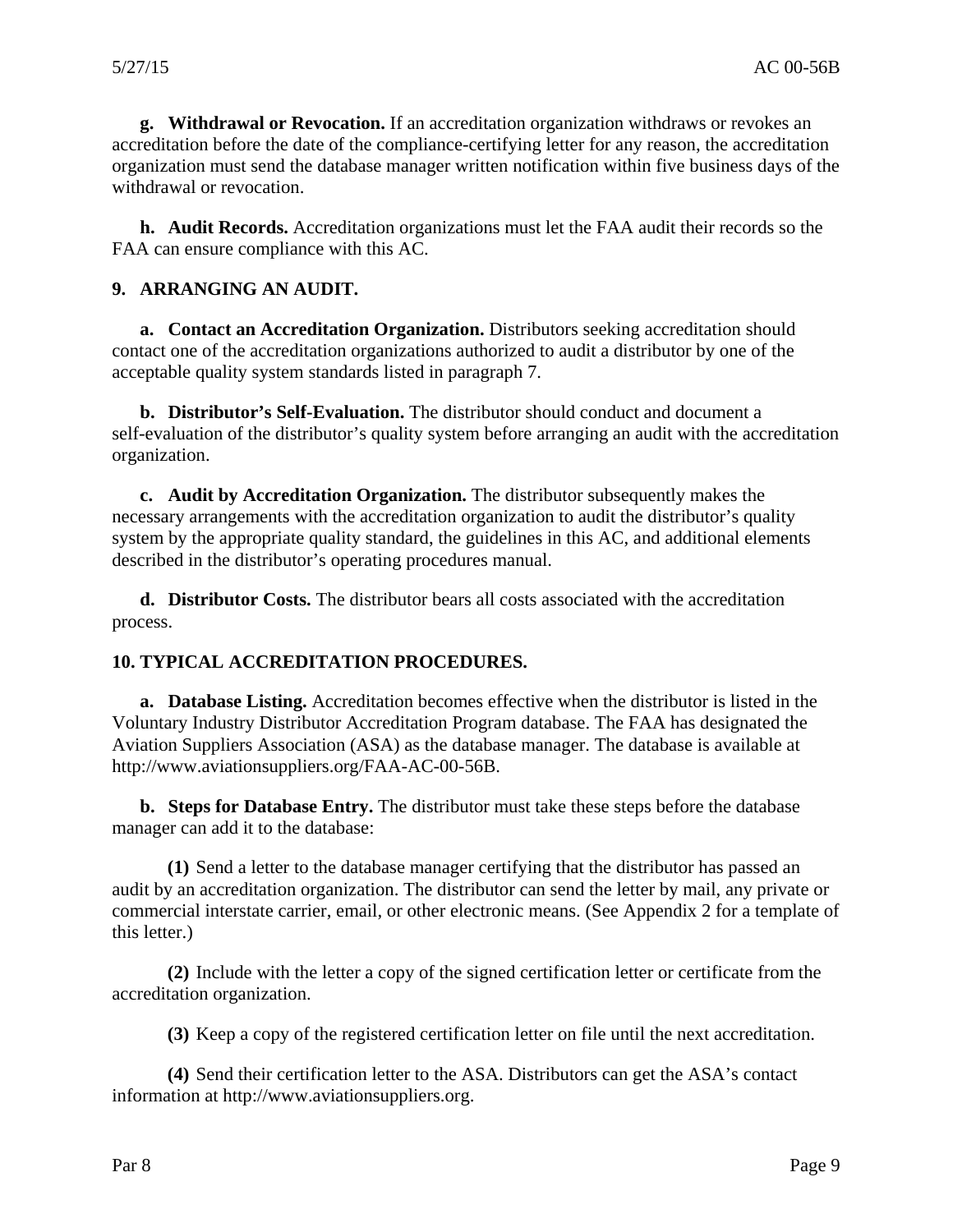- **(a)** The distributor's certification letter must contain the following information:
	- *1.* Date.
	- *2.* Company name.
	- *3.* Company address.
	- *4.* Company management official who is the company's point of contact (POC).
	- *5.* Company phone number.
	- *6.* Company fax number.
	- *7.* Company email address.

*8.* A certification statement by a senior management official that the distributor will maintain and continue to follow their quality system as approved by the accreditation organization.

*9.* The distributor may also elect to submit their Commercial and Government Entity (CAGE) code. This is not mandatory, but will make automated searches easier. The CAGE code is a five-character identification number used extensively within the Federal Government, and is assigned by the Department of Defense's (DOD) Defense Logistics Agency (DLA).

**(b)** The distributor's certification letter must have a copy of the signed certificate from the accreditation organization indicating that the distributor has successfully passed an audit. The certificate must also show that the distributor's quality system met the requirements and standards of this AC by noting the standard and the date. The certificate must indicate the date on which the accreditation expires.

**c. Publication Information.** The database manager will publish the information in subparagraph  $10(b)(4)$  via the Internet within 10 days of receiving a properly completed certification statement.

**d. Certification Expiration.** Because accreditation under this program lasts 36 months, the certification expiration date must be the three-year anniversary of the certification issue date, unless the expiration date listed on the certificate is sooner.

**e. Removing Information.** The database manager will remove the information from the database within ten days from the certification expiration date, upon notification from an accreditation organization that it has revoked a distributor's certification, or if the certificate has been surrendered. In cases where the certification date has expired, but the accreditation organization has informed the database manager that the distributor is actively completing recertification requirements, the database manager must keep the information posted up to one month from the expiration date.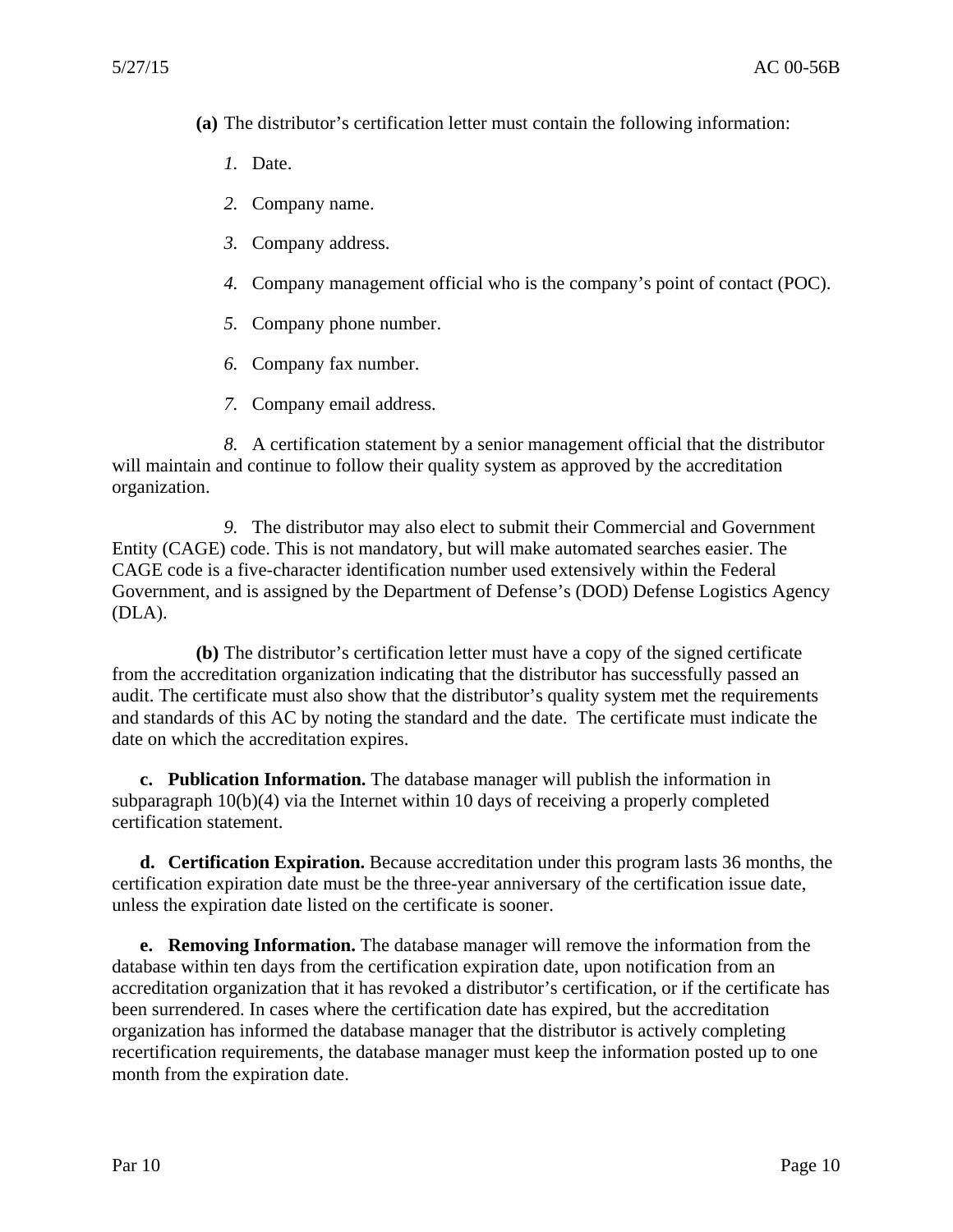**f. Providing Notification of Accreditation.** Once the database manager has published this information on the Internet, accreditation is complete, and the accredited distributor may provide this information to the distributor's customers in the form of the following statement:

[Company Name] certifies that we are an accredited distributor meeting the [listed quality standard] and the provisions of AC 00-56B. (Followed by a management signature from the distributor organization.)

## **11. DISTRIBUTORS APPROVED BY CAAs THAT HAVE A BILATERAL AGREEMENT WITH THE FAA THAT INCLUDES MAINTENANCE IMPLEMENTATION PROCEDURES (MIP).**

**a. Bilateral Aviation Agreement.** If a country has a bilateral aviation agreement (or bilateral aviation safety agreement) that includes a MIP or Maintenance Annex Guidance (MAG), and its CAA regulates distributors, the country may request the FAA to confirm that the distributors meet the requirements of this AC, and that the ASA can add the distributor to its database.

**b. Determining Equivalency of Regulatory Standards.** The FAA must determine if the regulatory standards imposed on the foreign distributor are equivalent to the criteria in this AC on a case-by-case basis. The CAA must submit their request to:

> Federal Aviation Administration Flight Standards Service Aircraft Maintenance Division, AFS-300 800 Independence Ave, SW Washington, DC 20591

**c. CAA Approval.** If the FAA grants the request, then the database manager may list the foreign distributors regulated by that CAA in the database of accredited distributors, as long as they have met the documentation and certification requirements of subparagraph 10(b)(4), and include a copy of the certificate from the CAA in the mailing.

**12. ACCREDITATION TERM.** The procedures contractually established by the quality system standard organization and the distributor will determine the term of accreditation and renewal of accreditation. The maximum term for distributor accreditation under this AC must be for 36 months with at least one surveillance audit during the 36-month term.

**13. PROGRAM MONITORING.** Aircraft Maintenance Division and the Design, Manufacturing, and Airworthiness Division will jointly monitor the effectiveness of this program by participating in, or conducting, assessments of the accrediting organizations and distributors on a periodic basis, as deemed necessary by the FAA. When a new quality systems standard is added, the accreditation organization will notify us prior to performing the first five audits, and we may accompany the auditor on these audits. The point of contact is the Aircraft Maintenance Division, (202) 267-1675.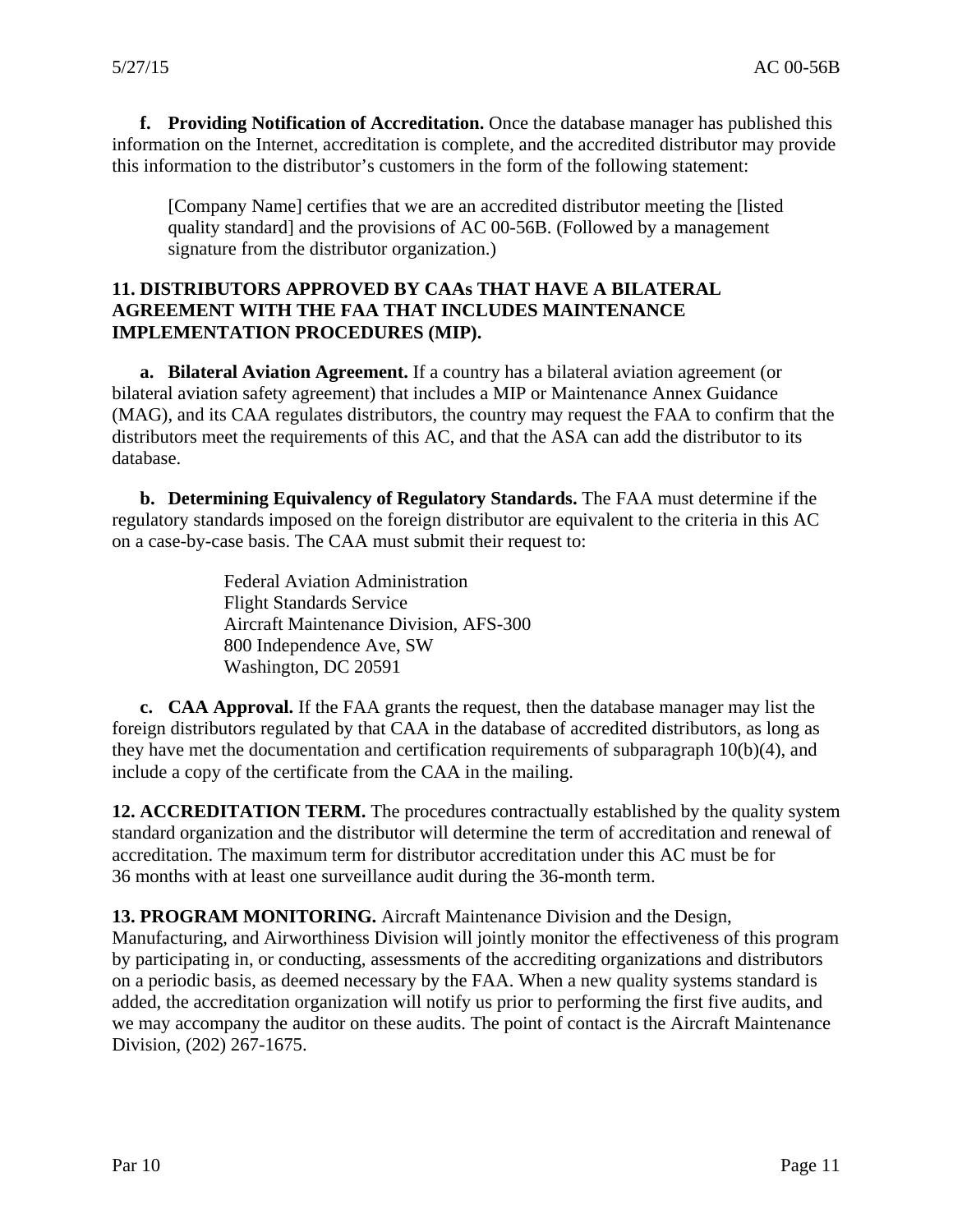# **14. COMMENTS INVITED.** Any proposed changes to this AC should be directed to:

Federal Aviation Administration Flight Standards Service Aircraft Maintenance Division, AFS-300 800 Independence Ave, SW Washington, DC 20591

- Jules

John Barbagallo Deputy Director, Flight Standards Service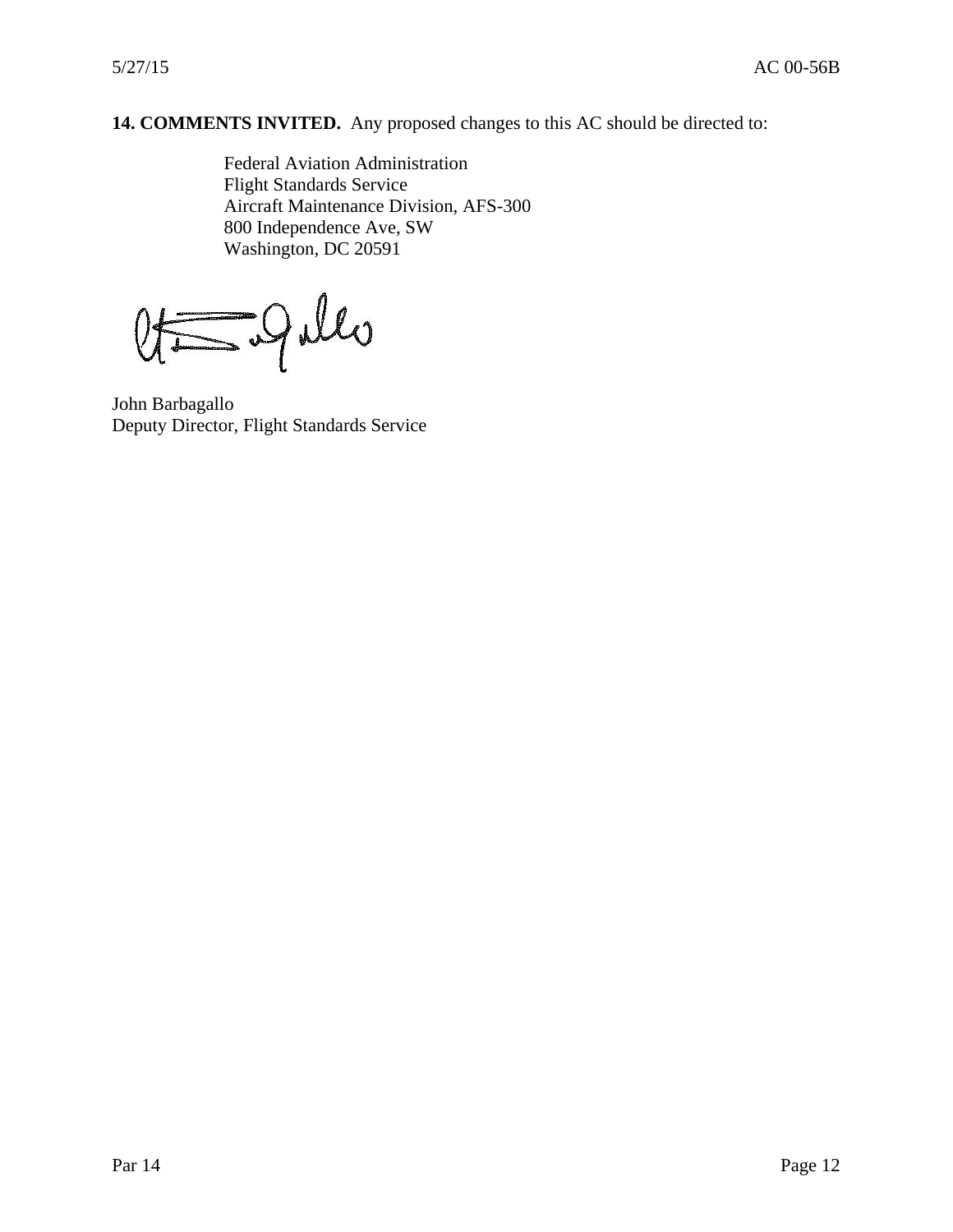# **APPENDIX 1. DOCUMENTATION MATRIX**

| <b>CLASS OF PART</b>                | <b>REQUIRED ON RECEIPT</b>          | <b>REQUIRED FOR SHIPMENT</b>         |
|-------------------------------------|-------------------------------------|--------------------------------------|
| Consumable materials intended to    | Statement from seller as to         | Statement as to identity and that    |
| be consumed in the maintenance,     | identity.                           | original seller's statement is on    |
| alteration, or preventive           |                                     | file.                                |
| maintenance of a product or         |                                     |                                      |
| article (e.g. tape, grease, paint,  |                                     |                                      |
| sealant, etc.).                     |                                     |                                      |
| $\overline{R}$ aw materials.        | Physical and chemical properties    | Certified true copy of the           |
|                                     | reports traceable to heat code or   | physical and chemical properties     |
|                                     | lot number.                         | reports.                             |
| Standard parts.                     | Certificate of Conformity           | Certified true copy of the           |
|                                     | (C of C) from producer or seller    | received C of C and statement        |
|                                     | verifying adherence to the          | that original certified statement is |
|                                     | appropriate requirements.           | on file.                             |
| New parts produced by a U.S.        | Certified statement from seller as  | Statement as to identity and         |
| type certificate (TC) holder and    | to identity and condition.          | condition and that original          |
| produced under TC only.             |                                     | certified statement is on file.      |
| New parts produced by a U.S.        | FAA Form 8130-3 or part             | Certified true copy of the           |
| Production Approval Holder          | marking required by 14 CFR          | regulatory airworthiness approval    |
| (PAH) that are accompanied by       | part 45.                            | document or statement as to          |
| airworthiness approval or that      |                                     | identity and condition for a part    |
| bear part marking required by       |                                     | marked according to 14 CFR           |
| 14 CFR part 45.                     |                                     | part 45.                             |
| New parts produced by a U.S.        | Certified statement from seller as  | Statement as to identity and         |
| PAH that are not accompanied by     | to identity and condition.          | condition and that original          |
| airworthiness approval and that     |                                     | certified statement is on file.      |
| do not bear part marking required   |                                     |                                      |
| by 14 CFR part 45.                  |                                     |                                      |
| New parts produced by a             | Regulatory airworthiness            | Certified true copy of the           |
| non-U.S. PAH and approved           | approval document meeting the       | regulatory airworthiness approval    |
| under the provisions of a bilateral | requirements of the bilateral       | document.                            |
| agreement between the               | agreement between the U.S. and      |                                      |
| United States and a foreign         | the nation that issued the          |                                      |
| country or jurisdiction.            | production approval; document       |                                      |
|                                     | should meet the requirements that   |                                      |
|                                     | were effective at the time that the |                                      |
|                                     | part was imported into the          |                                      |
|                                     | United States.                      |                                      |
| New parts produced by a             | Certified statement from seller as  | Statement as to identity and         |
| non-U.S. PAH that are not           | to identity and condition.          | condition and that original          |
| accompanied by airworthiness        |                                     | certified statement is on file.      |
| approval.                           |                                     |                                      |
| Used parts that have been           | Approval for return to service      | Approval for return to service.      |
| maintained under 14 CFR part 43     | meeting provisions of 14 CFR        |                                      |
| (including 14 CFR § 43.17).         | §§ 43.9, 43.11, or 43.17.           |                                      |
| Used parts that have been           | Approval for return to service      | Approval for return to service.      |
| maintained under foreign            | meeting the requirements of the     | The documentation should clearly     |
| maintenance standards but not       | foreign maintenance standards.      | identify the applicable              |
| maintained under 14 CFR part 43.    |                                     | airworthiness authority.             |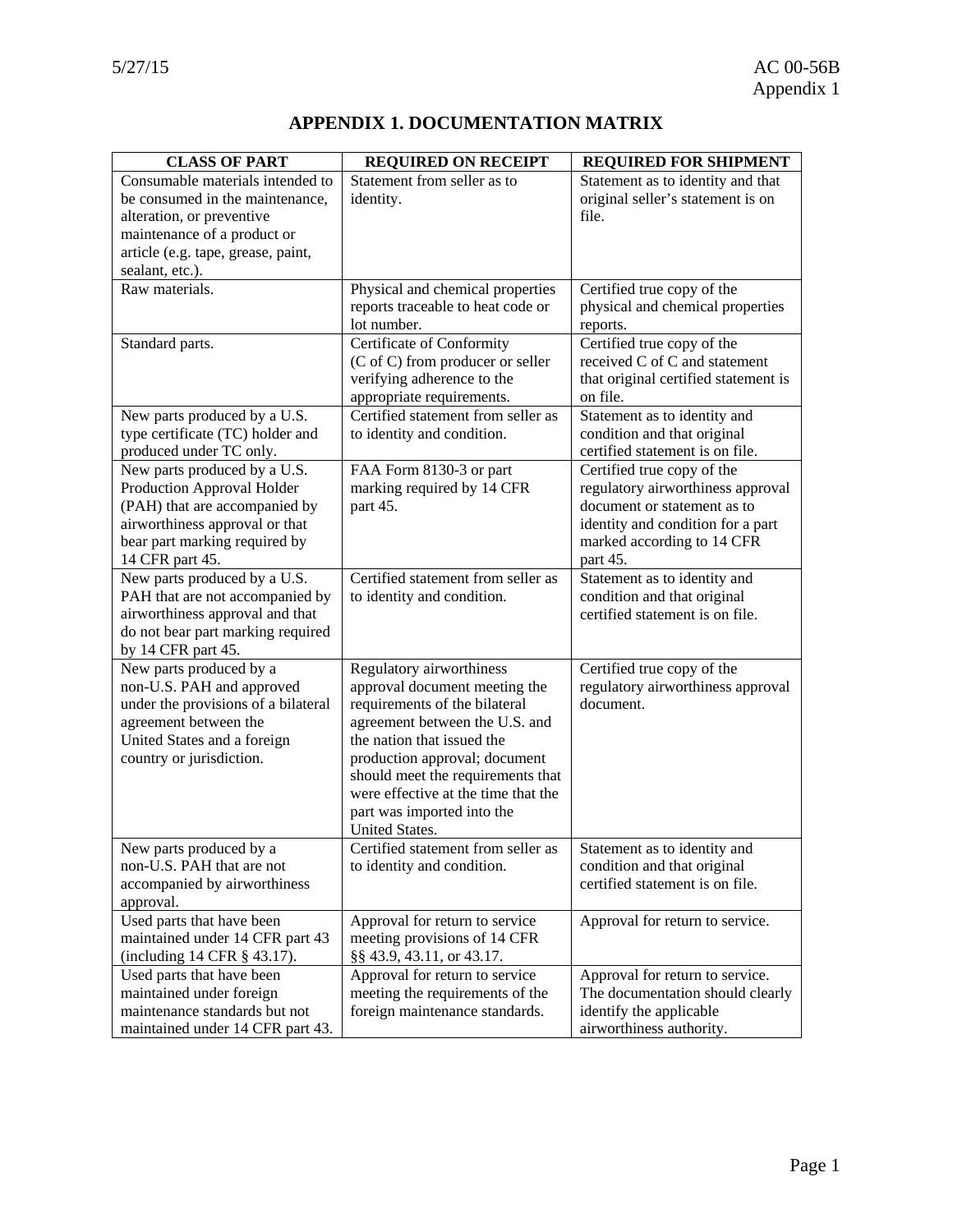| <b>CLASS OF PART</b>            | <b>REQUIRED ON RECEIPT</b>          | <b>REQUIRED FOR SHIPMENT</b>       |
|---------------------------------|-------------------------------------|------------------------------------|
| Used parts, products, and       | Certified statement from seller     | Statement about identity and       |
| appliances without approval for | about identity and condition -      | condition and that original        |
| return to service.              | must use an accurate descriptive    | certified statement is on file.    |
|                                 | term or narrative to describe       | Must use an accurate descriptive   |
|                                 | condition, such as "as-is," or any  | term or narrative to describe      |
|                                 | other term that accurately          | condition, such as "as-is," or any |
|                                 | describes the current condition     | other term that accurately         |
|                                 | and conveys to the distributor that | describes the current condition    |
|                                 | the part may not meet other         | and conveys to the transferee that |
|                                 | categories of this matrix.          | the part may not meet other        |
|                                 |                                     | categories of this matrix.         |